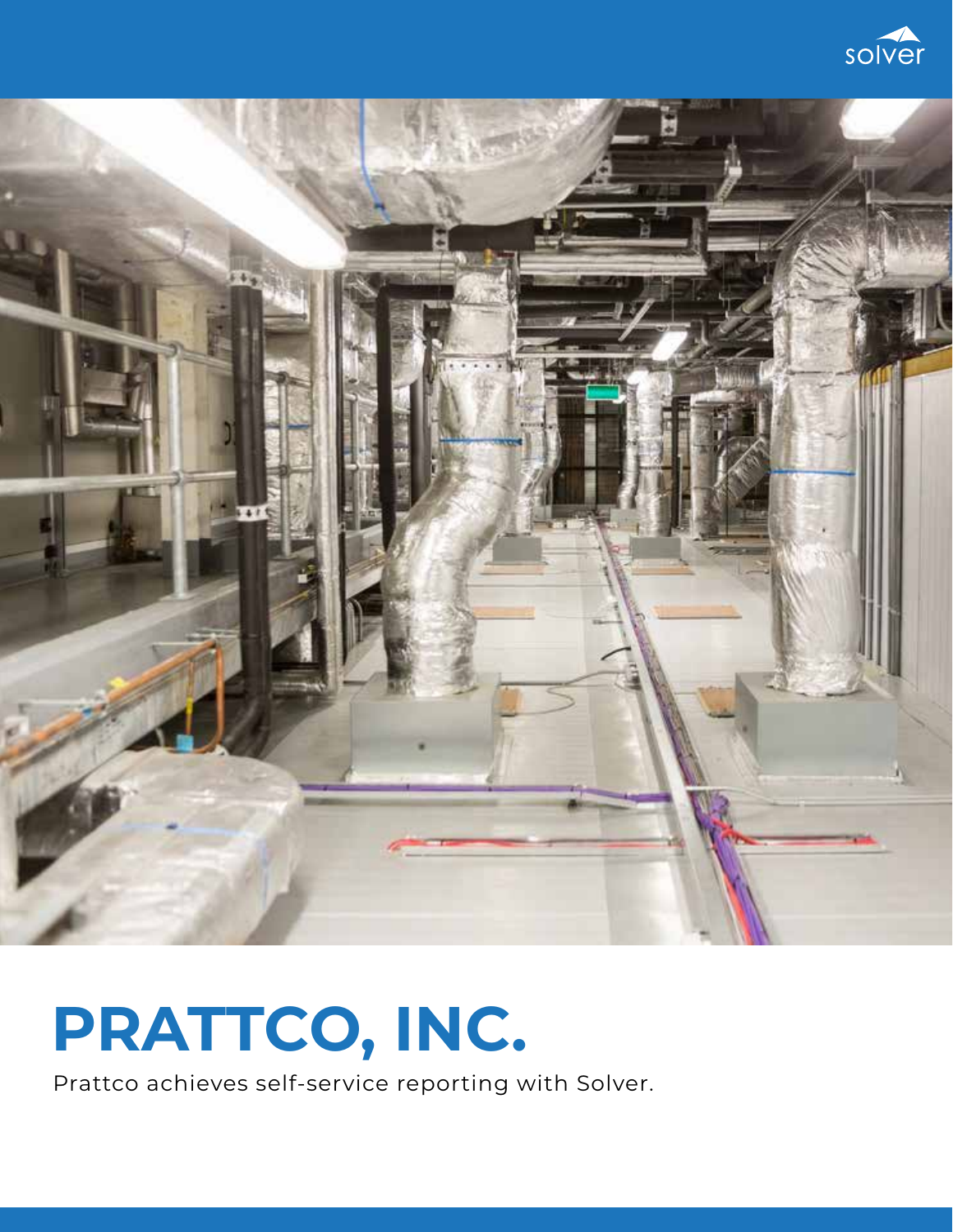



### **www.prattco.com**

# **Company Profile**

Prattco is the exclusive distributor of LG Compressors and Midea-Welling Motors for North and South America. With over 20 years of experience in the HVACR industry, their aim is to be the best air conditioning and refrigeration solution provider. Prattco continues to expand with new product lines and the support of a knowledgeable staff trained first and foremost in customer service.

### **Industry**

**Distribution** 

# **Country** United States

**ERP System** Acumatica



# **Prattco, Inc. Achieves Self-Service Reporting with Solver**

After implementing Acumatica, Prattco, Inc. quickly saw the value and importance of deploying a fully integrated Business Intelligence tool that would allow business users to generate detailed, custom reports. Today, this is exactly what Solver has delivered for this leading air conditioning and refrigeration solutions distributor.

Prattco, Inc. is an Illinois-based distribution company that delivers LG compressors and Midea-Welling Motors as air conditioning and refrigeration solutions throughout North and South America. Prattco seeks to equip customers with cost effective options that exceed performance needs. LG and Midea-Welling are high quality manufacturing technology solutions.

After Prattco acquired and implemented Acumatica, it quickly became evident that report writing was not a selfservice feat, requiring additional training and consulting costs. "Due to the nature of our business, we needed very specialized reports to track Purchase Orders. This tracking is necessary to determine when the inventory will be received, processed, and ultimately sent to the customer," Prattco COO Chris Lee says.

While Prattco looked at other reporting providers, they had a contact within their network that worked with Solver, which proved to be a solution that eliminated the anticipated increase in consulting fees. "This is where Solver won big – a self-service application with Web Portal viewing of Excel

reports was huge," Yang says. "With some training, the team could construct their own reports and upload them for others to see. This eliminates the back-and-forth emails with attachments. No OLAP cubes and extraneous IT steps are required to see additional items previously left out in a report. Because of its flexibility, Acumatica easily allows for customizations, and Solver provides users the ability to capture this information in a few steps. Convenience and ease of use were key factors as we seek to maximize the return on our Acumatica investment."

The Solver solution, called Solver, is based on Microsoft SQL Server and Microsoft Excel. Solver is headquartered in Los Angeles, CA, and operates internationally, with a total of 115 employees across its US and global locations that supports an extensive partner network.

"While on a call through Go-To Meeting, our connection at Solver, the Senior Integration Consultant, demonstrated many of the features and answered numerous questions from both our Business and Technical teams. It was extremely helpful to see what we're getting and proof